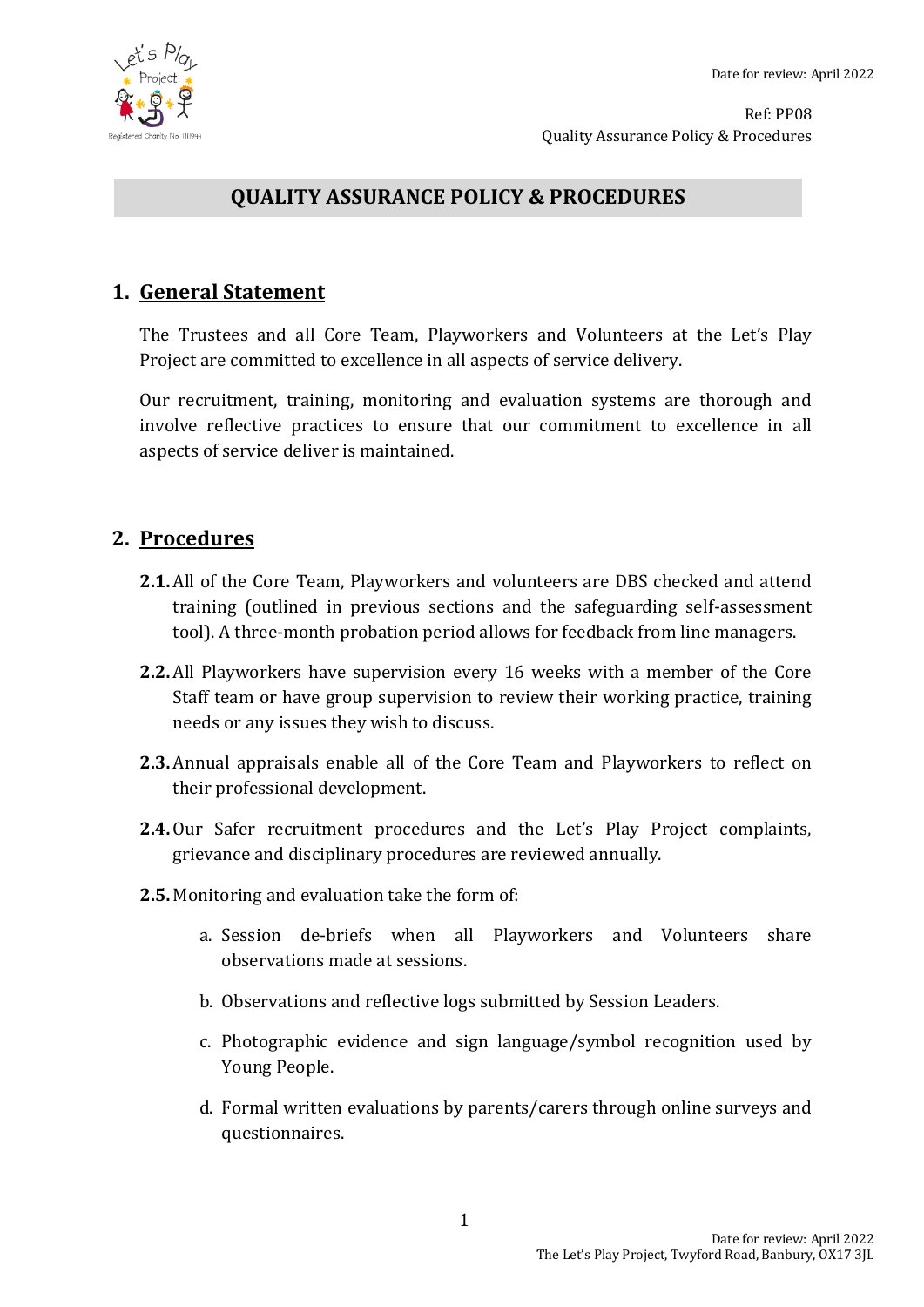

Ref: PP08 Quality Assurance Policy & Procedures

# **3. The organisation chart below, indicates the lines of accountability**:

#### **3.1.Organisation Chart:**